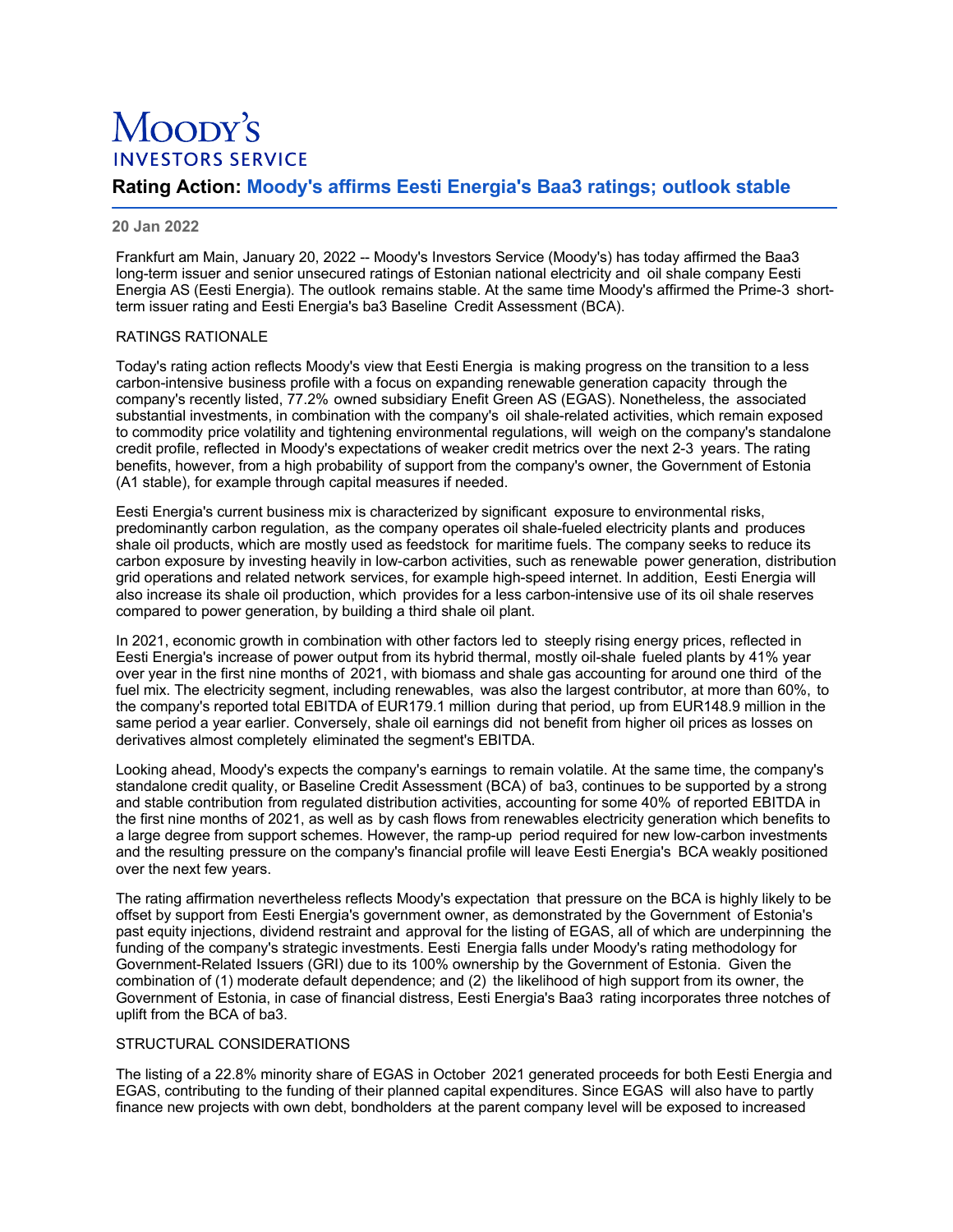structural subordination risk. Given that the majority of the company's earnings continues to be generated by fully controlled subsidiaries that are debt free, Moody's at this time does not apply notching to the holding company's ratings.

### RATIONALE FOR THE STABLE OUTLOOK

The stable outlook on Eesti Energia's ratings reflects Moody's expectation that the company will continue to benefit from high support from its owner, the Government of Estonia. The current BCA reflects Moody's expectation that the company will be able to maintain its leverage, expressed as funds from operations (FFO)/net debt, sustainably at least in the mid teens in percentage terms.

# FACTORS THAT COULD LEAD TO AN UPGRADE OR DOWNGRADE OF THE RATINGS

Upward pressure on Eesti Energia's ratings is unlikely to materialise in the medium term but could develop in the long term through a combination of the following: (1) successful execution of the investment program; and (2) the maintenance of good liquidity and a financial profile comfortably and sustainably in excess of the current guidance. A one-notch upgrade of the BCA may not necessarily lead to a higher rating level.

Eesti Energia's BCA could come under downward pressure if (1) the company were not able to maintain a financial profile commensurate with the current guidance, that is, if FFO/net debt were to decline below the mid teens in percentage terms on a sustained basis; (2) the company's liquidity profile were to deteriorate; or (3) there were material adverse changes to the market and/or regulatory environment where the company operates that are not addressed through adequate adjustment of the financial profile. A one-notch downgrade of the BCA may not necessarily lead to a downgrade of the rating. The rating could be downgraded if (1) Eesti Energia was to demonstrate a materially lower BCA that was not compensated by some form of support from the Estonian government; (2) structural subordination were to increase materially; or (3) the credit quality of the Government of Estonia or the support assumptions currently incorporated into Moody's assessment were to weaken materially.

The methodologies used in these ratings were Unregulated Utilities and Unregulated Power Companies [published in May 2017 and available at https://www.moodys.com/researchdocumentcontentpage.aspx?](https://www.moodys.com/researchdocumentcontentpage.aspx?docid=PBC_1066389) docid=PBC\_1066389, and Government-Related Issuers Methodology published in February 2020 and available at [https://www.moodys.com/researchdocumentcontentpage.aspx?docid=PBC\\_1186207](https://www.moodys.com/researchdocumentcontentpage.aspx?docid=PBC_1186207) . Alternatively, please see the Rating Methodologies page on www.moodys.com for a copy of these methodologies.

Headquartered in Tallinn, Eesti Energia AS is the dominant vertically integrated utility and leading oil shale mining company in Estonia. The group owns approximately 80% of the country's generation capacity, owns and operates the largest electricity distribution network and is the second largest producer of liquid fuels from oil shale. Eesti Energia is 100% owned by the Government of Estonia. For the last twelve months ended 30 September 2021, Eesti Energia reported revenues of EUR1,077.0 million and EBITDA of EUR243.7 million.

# REGULATORY DISCLOSURES

For further specification of Moody's key rating assumptions and sensitivity analysis, see the sections Methodology Assumptions and Sensitivity to Assumptions in the disclosure form. Moody's Rating Symbols and [Definitions can be found at: https://www.moodys.com/researchdocumentcontentpage.aspx?](https://www.moodys.com/researchdocumentcontentpage.aspx?docid=PBC_79004) docid=PBC\_79004.

For ratings issued on a program, series, category/class of debt or security this announcement provides certain regulatory disclosures in relation to each rating of a subsequently issued bond or note of the same series, category/class of debt, security or pursuant to a program for which the ratings are derived exclusively from existing ratings in accordance with Moody's rating practices. For ratings issued on a support provider, this announcement provides certain regulatory disclosures in relation to the credit rating action on the support provider and in relation to each particular credit rating action for securities that derive their credit ratings from the support provider's credit rating. For provisional ratings, this announcement provides certain regulatory disclosures in relation to the provisional rating assigned, and in relation to a definitive rating that may be assigned subsequent to the final issuance of the debt, in each case where the transaction structure and terms have not changed prior to the assignment of the definitive rating in a manner that would have affected the rating. For further information please see the ratings tab on the issuer/entity page for the respective issuer on www.moodys.com.

For any affected securities or rated entities receiving direct credit support from the primary entity(ies) of this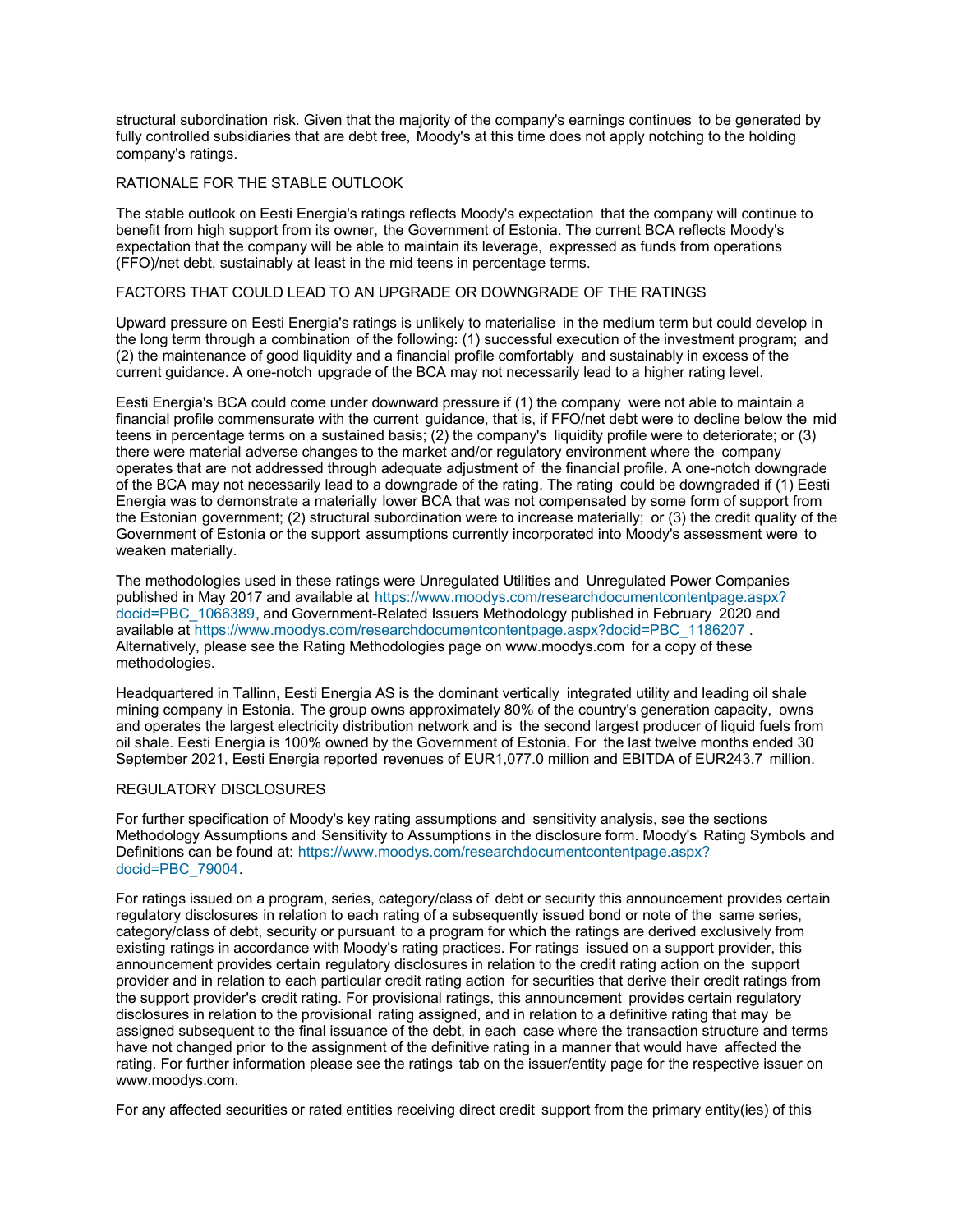credit rating action, and whose ratings may change as a result of this credit rating action, the associated regulatory disclosures will be those of the guarantor entity. Exceptions to this approach exist for the following disclosures, if applicable to jurisdiction: Ancillary Services, Disclosure to rated entity, Disclosure from rated entity.

The ratings have been disclosed to the rated entity or its designated agent(s) and issued with no amendment resulting from that disclosure.

These ratings are solicited. Please refer to Moody's Policy for Designating and Assigning Unsolicited Credit Ratings available on its website www.moodys.com.

Regulatory disclosures contained in this press release apply to the credit rating and, if applicable, the related rating outlook or rating review.

Moody's general principles for assessing environmental, social and governance (ESG) risks in our credit analysis can be found at http://www.moodys.com/researchdocumentcontentpage.aspx?docid=PBC 1288235 .

The Global Scale Credit Rating on this Credit Rating Announcement was issued by one of Moody's affiliates outside the UK and is endorsed by Moody's Investors Service Limited, One Canada Square, Canary Wharf, London E14 5FA under the law applicable to credit rating agencies in the UK. Further information on the UK endorsement status and on the Moody's office that issued the credit rating is available on www.moodys.com.

Please see www.moodys.com for any updates on changes to the lead rating analyst and to the Moody's legal entity that has issued the rating.

Please see the ratings tab on the issuer/entity page on www.moodys.com for additional regulatory disclosures for each credit rating.

Mark Remshardt Vice President - Senior Analyst Infrastructure Finance Group Moody's Deutschland GmbH An der Welle 5 Frankfurt am Main 60322 Germany JOURNALISTS: 44 20 7772 5456 Client Service: 44 20 7772 5454

Paul Marty Senior Vice President/Manager Infrastructure Finance Group JOURNALISTS: 44 20 7772 5456 Client Service: 44 20 7772 5454

Releasing Office: Moody's Deutschland GmbH An der Welle 5 Frankfurt am Main 60322 **Germany** JOURNALISTS: 44 20 7772 5456 Client Service: 44 20 7772 5454



© 2022 Moody's Corporation, Moody's Investors Service, Inc., Moody's Analytics, Inc. and/or their licensors and affiliates (collectively, "MOODY'S"). All rights reserved.

**CREDIT RATINGS ISSUED BY MOODY'S CREDIT RATINGS AFFILIATES ARE THEIR CURRENT OPINIONS OF THE RELATIVE FUTURE CREDIT RISK OF ENTITIES, CREDIT COMMITMENTS, OR DEBT OR DEBT-LIKE SECURITIES, AND MATERIALS, PRODUCTS, SERVICES AND INFORMATION PUBLISHED BY MOODY'S (COLLECTIVELY, "PUBLICATIONS") MAY INCLUDE**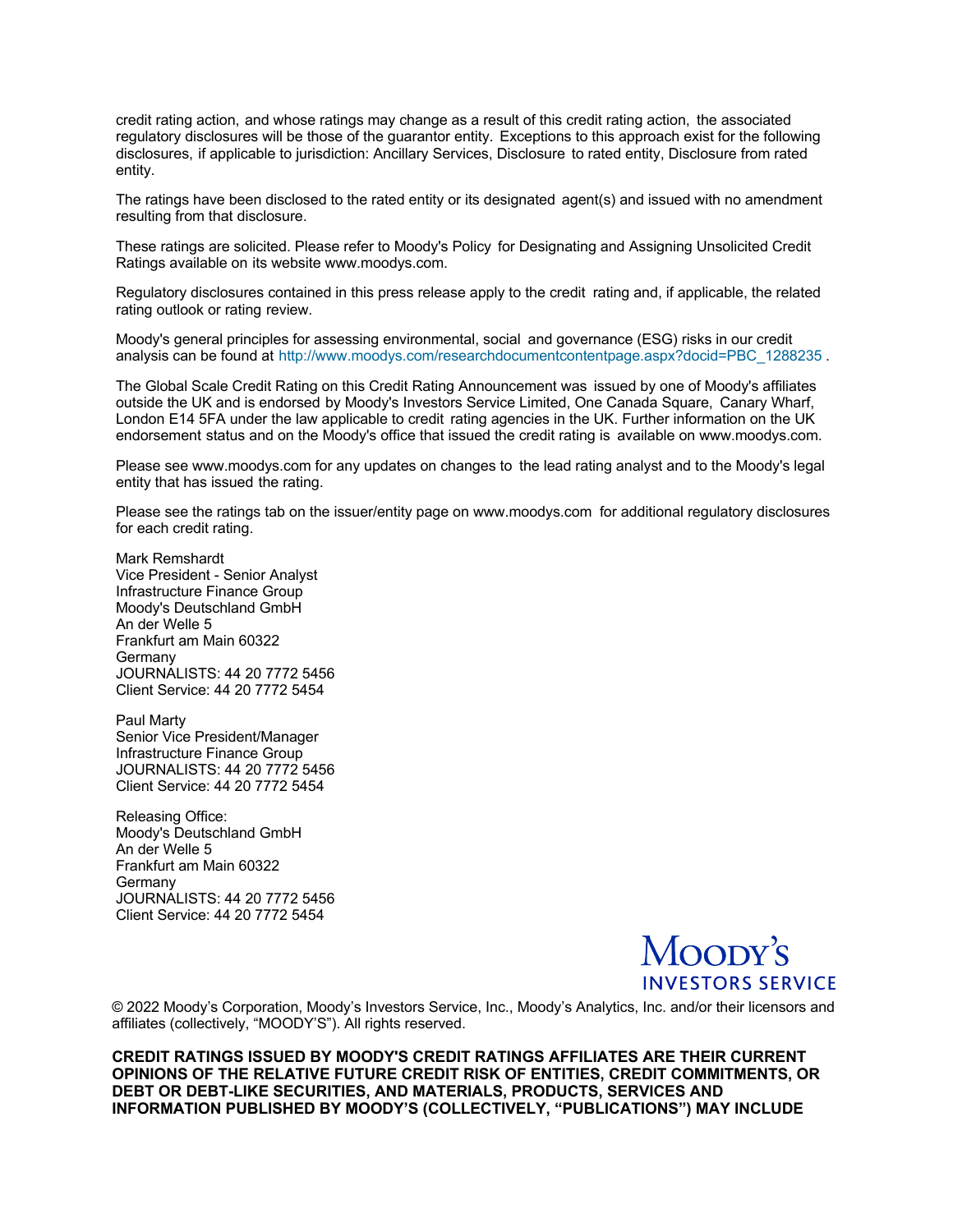**SUCH CURRENT OPINIONS. MOODY'S DEFINES CREDIT RISK AS THE RISK THAT AN ENTITY MAY NOT MEET ITS CONTRACTUAL FINANCIAL OBLIGATIONS AS THEY COME DUE AND ANY ESTIMATED FINANCIAL LOSS IN THE EVENT OF DEFAULT OR IMPAIRMENT. SEE APPLICABLE MOODY'S RATING SYMBOLS AND DEFINITIONS PUBLICATION FOR INFORMATION ON THE TYPES OF CONTRACTUAL FINANCIAL OBLIGATIONS ADDRESSED BY MOODY'S CREDIT RATINGS. CREDIT RATINGS DO NOT ADDRESS ANY OTHER RISK, INCLUDING BUT NOT LIMITED TO: LIQUIDITY RISK, MARKET VALUE RISK, OR PRICE VOLATILITY. CREDIT RATINGS, NON-CREDIT ASSESSMENTS ("ASSESSMENTS"), AND OTHER OPINIONS INCLUDED IN MOODY'S PUBLICATIONS ARE NOT STATEMENTS OF CURRENT OR HISTORICAL FACT. MOODY'S PUBLICATIONS MAY ALSO INCLUDE QUANTITATIVE MODEL-BASED ESTIMATES OF CREDIT RISK AND RELATED OPINIONS OR COMMENTARY PUBLISHED BY MOODY'S ANALYTICS, INC. AND/OR ITS AFFILIATES. MOODY'S CREDIT RATINGS, ASSESSMENTS, OTHER OPINIONS AND PUBLICATIONS DO NOT CONSTITUTE OR PROVIDE INVESTMENT OR FINANCIAL ADVICE, AND MOODY'S CREDIT RATINGS, ASSESSMENTS, OTHER OPINIONS AND PUBLICATIONS ARE NOT AND DO NOT PROVIDE RECOMMENDATIONS TO PURCHASE, SELL, OR HOLD PARTICULAR SECURITIES. MOODY'S CREDIT RATINGS, ASSESSMENTS, OTHER OPINIONS AND PUBLICATIONS DO NOT COMMENT ON THE SUITABILITY OF AN INVESTMENT FOR ANY PARTICULAR INVESTOR. MOODY'S ISSUES ITS CREDIT RATINGS, ASSESSMENTS AND OTHER OPINIONS AND PUBLISHES ITS PUBLICATIONS WITH THE EXPECTATION AND UNDERSTANDING THAT EACH INVESTOR WILL, WITH DUE CARE, MAKE ITS OWN STUDY AND EVALUATION OF EACH SECURITY THAT IS UNDER CONSIDERATION FOR PURCHASE, HOLDING, OR SALE.** 

MOODY'S CREDIT RATINGS, ASSESSMENTS, OTHER OPINIONS, AND PUBLICATIONS ARE NOT INTENDED FOR USE BY RETAIL INVESTORS AND IT WOULD BE RECKLESS AND INAPPROPRIATE FOR RETAIL INVESTORS TO USE MOODY'S CREDIT RATINGS, ASSESSMENTS, OTHER OPINIONS OR PUBLICATIONS WHEN MAKING AN INVESTMENT DECISION. IF IN DOUBT YOU SHOULD CONTACT YOUR FINANCIAL OR OTHER PROFESSIONAL ADVISER.

ALL INFORMATION CONTAINED HEREIN IS PROTECTED BY LAW, INCLUDING BUT NOT LIMITED TO, COPYRIGHT LAW, AND NONE OF SUCH INFORMATION MAY BE COPIED OR OTHERWISE REPRODUCED, REPACKAGED, FURTHER TRANSMITTED, TRANSFERRED, DISSEMINATED, REDISTRIBUTED OR RESOLD, OR STORED FOR SUBSEQUENT USE FOR ANY SUCH PURPOSE, IN WHOLE OR IN PART, IN ANY FORM OR MANNER OR BY ANY MEANS WHATSOEVER, BY ANY PERSON WITHOUT MOODY'S PRIOR WRITTEN CONSENT.

MOODY'S CREDIT RATINGS, ASSESSMENTS, OTHER OPINIONS AND PUBLICATIONS ARE NOT INTENDED FOR USE BY ANY PERSON AS A BENCHMARK AS THAT TERM IS DEFINED FOR REGULATORY PURPOSES AND MUST NOT BE USED IN ANY WAY THAT COULD RESULT IN THEM BEING CONSIDERED A BENCHMARK.

All information contained herein is obtained by MOODY'S from sources believed by it to be accurate and reliable. Because of the possibility of human or mechanical error as well as other factors, however, all information contained herein is provided "AS IS" without warranty of any kind. MOODY'S adopts all necessary measures so that the information it uses in assigning a credit rating is of sufficient quality and from sources MOODY'S considers to be reliable including, when appropriate, independent third-party sources. However, MOODY'S is not an auditor and cannot in every instance independently verify or validate information received in the rating process or in preparing its Publications.

To the extent permitted by law, MOODY'S and its directors, officers, employees, agents, representatives, licensors and suppliers disclaim liability to any person or entity for any indirect, special, consequential, or incidental losses or damages whatsoever arising from or in connection with the information contained herein or the use of or inability to use any such information, even if MOODY'S or any of its directors, officers, employees, agents, representatives, licensors or suppliers is advised in advance of the possibility of such losses or damages, including but not limited to: (a) any loss of present or prospective profits or (b) any loss or damage arising where the relevant financial instrument is not the subject of a particular credit rating assigned by MOODY'S.

To the extent permitted by law, MOODY'S and its directors, officers, employees, agents, representatives,